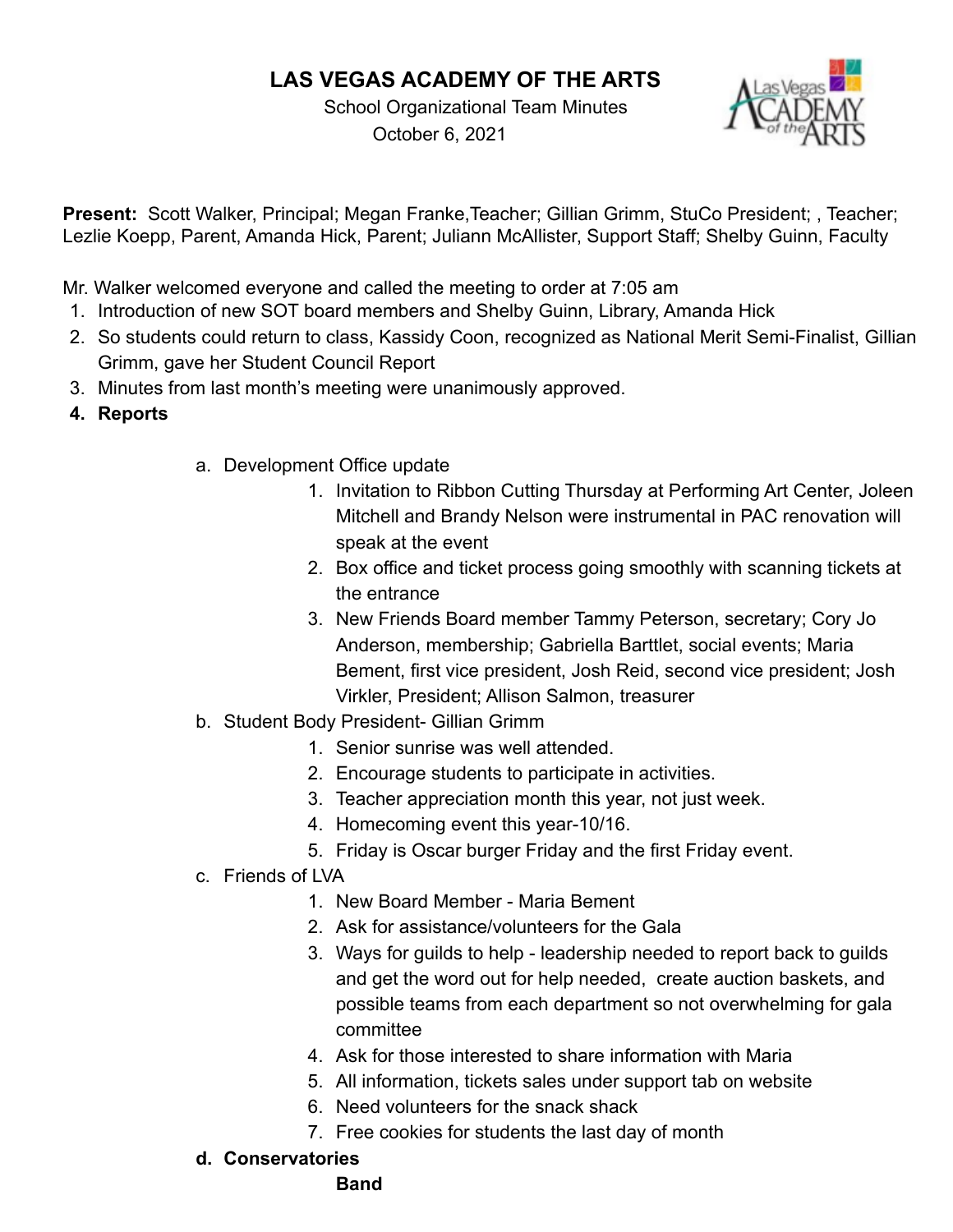- a. Band camp was a success.
- b. 9/29 concert was well attended
- c. Wind ensemble playing at UNLV

#### **Theater**

- 1. Thurs, Fri, Saturday, Desert Blooms
- 2. Oct. 13 Cabaret at Container Park
- 3. Big Fish in November

#### **Orchestra** - Jesica Hertzell

- 1. String quartet available
- 2. Grammy music educator award Eric McAllister
- 3. Honor orchestra 71 students earned spots
- 4. Concert 9/29 huge success

#### **Jazz**

- 1. Oct. 14-15 Concert Chamber
- 2. Concert will be in code for fun with a key on cover of program.
- 3. Jazz 3 performing with Contemporary West Dance Company tickets on website

#### **Dance**

1. College auditions

## **Choir - Dorthy Doran**

- 1. Announced concert for Thursday and Friday with Alum Christian Shelton performing
- 2. Honor Choir rehearsing for performance at end of the month

## **Visual Arts**

- 1. Digiten
- 2. Tall Tales Exhibit with Big Fish opening
- 3. Big Fish digital student working on visual portion of production
- 4. Dec. 11 Audition Workshop for eighth graders
- 5. Dec. 9 Gallery exhibitions for Dance Drama

## **Guitar**

- 1. Last week's first performance in 570 days
- 2. Honor Guitar 18 of 26 student city wide from LVA

## **Piano** - Brockett

1. Next concert 10/11 & 10/12 in Black Box

## **Marichi**

- 1. Traveling to San Antonio, Mariachi Vargas International **Competition**
- 2. Noche de Mariachi Nov 10, 2021
- 3. Teal color in trajes make LVA stand out at competitions,
- 4. Mariachi invited back to London next school year for Queens New Year Para
- 5. Discussion/Information
	- a. Review of Strategic Budget
		- i. Funds spent on updating and new Science equipment